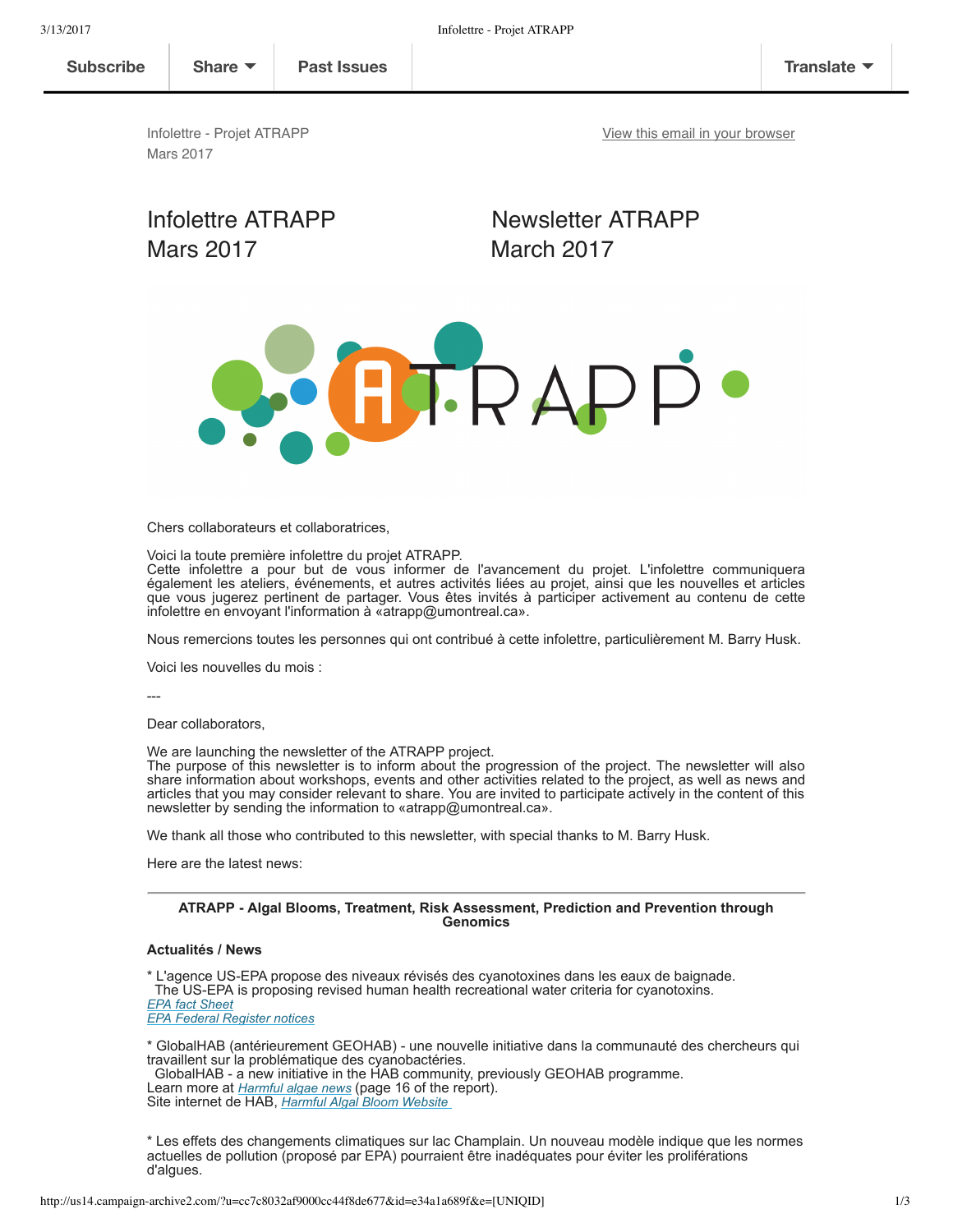| <b>Subscribe</b> | Share $\blacktriangledown$ | <b>Past Issues</b> |  | Translate $\blacktriangledown$ |
|------------------|----------------------------|--------------------|--|--------------------------------|
|------------------|----------------------------|--------------------|--|--------------------------------|

\* Un nouveau test rapide, facile à utiliser et biodégradable qui révèle la présence des toxines des algues bleu-vert dans l'eau de baignade, développé par le VTT Technical Research Center of Finland et par l'Université de Turku.

A new easy-to-use and biodegradable quick test developed by VTT Technical Research Center of Finland and University of Turku, reveals bluegreen algae toxins in swimming water. *Learn more*

\* Une étude d'USGS identifie les facteurs liés aux proliférations d'algues nocives. USGS study identifies factors related to cyanobacterial harmful algal blooms. *Read more*

#### **Offres d'emploi / Job opportunities**

Postdoc, PhD, coder position available in Shapiro's lab. Bacterial evolutionary genomics, ecology, GWAS & more. *Learn more*

# **Prochaines échéances d'ATRAPP / Upcoming ATRAPP deadlines**

Scientific report (1) April 2017

| Year 3 |                                                                                                                                                                                                                                |  | Year 2 |  | Year: |  |  | Year 4 |  |  |  |
|--------|--------------------------------------------------------------------------------------------------------------------------------------------------------------------------------------------------------------------------------|--|--------|--|-------|--|--|--------|--|--|--|
| 2016   | 2011                                                                                                                                                                                                                           |  | 2018   |  | 2019  |  |  | 2020   |  |  |  |
|        | 4-Quart   1-Quart   2-Quart   3-Quart   4-Quart   1-Quart   2-Quart   1-Quart   2-Quart   2-Quart   3-Quart   2-Quart   2-Quart   2-Quart   2-Quart   2-Quart   2-Quart   2-Quart   2-Quart   2-Quart   2-Quart   2-Quart   2- |  |        |  |       |  |  |        |  |  |  |
|        | ONDIEMAMIDIASONDIEMAMIDIASONDIEMAMIDIASONDIEMAMIDIAS                                                                                                                                                                           |  |        |  |       |  |  |        |  |  |  |
|        |                                                                                                                                                                                                                                |  |        |  |       |  |  |        |  |  |  |
|        |                                                                                                                                                                                                                                |  |        |  |       |  |  |        |  |  |  |

#### Publications récentes sur les algues bleu-vert / Recent publications of blue-green algae

Husk et al. 2016. Reducing nitrogen contamination from agricultural subsurface drainage with denitrification bioreactors and controlled drainage. Science Direct. Elsevier. *Learn more*

Scholz, S.N. et al. Rise of toxic cyanobacterial blooms in temperate freshwater lakes: causes, correlations and possible countermeasures. Toxicological & Environmental Chemistry, 2017. *Learn more*

Buratti, F.M. et al. Cyanotoxins: producing organisms, occurrence, toxicity, mechanism of actions and human health toxicological risk evaluation. Arch Toxicol (2017) 91:1049. *Learn more*

Levy S. 2017. Microcystin rising: why phosphorus reduction isn't enough to stop cyanoHABs. Environ Health Perspect 125: A34A39; 1 February 2017 *Learn more*

Debnath, A. et al. Potential of Fuzzy - ELECTRE MCDM in evaluation of cyanobacterial toxins removal methods. Arabian Journal for Science and Engineering. Vol. 41: 39313944, February 2016. *Read more*

Beversdorf, L.J. et al. Variable cyanobacterial toxin and metabolite profiles across six eutrophic lakes of differing physiochemical characteristics. Toxins, 9(2), 62, February 2017. *Learn more*

Zhang, J. et al. Ultrasensitive electrochemical microcystinLR immunosensor using gold nanoparticle functional polypyrrole microsphere catalyzed silver deposition for signal amplification. Sensors and Actuators B: Chemical. Elsevier, Vol. 246, July 2017, pages 623-630. *Read more* 

**Book:** Molecular Tools for the Detection and Quantification of Toxigenic Cyanobacteria, Authors: Kurmayer, R., Sivonen K., Wilmotte A., Salmaso N., Publisher: John Wiley and Sons, 276 pages. August 2017. *Learn more*

**Book:** Handbook of Cyanobacterial Monitoring and Cyanotoxin Analysis. Editors: Meriluoto, J., Spoof L., Codd, G., Publisher: John Wiley and Sons, 576 pages. January 2017. *Learn more*

# **Événements / Events**

### **Conférences**

Economies in an age of limits: A time for (R)Évolution, Concordia University, Montreal, 19-22 Oct 2017, Canadian Society for Ecological Economics and Economics for the Anthropocene Partnership. *Learn more*

Si vous souhaitez en savoir davantage à propos du projet ou pour nous transmettre des renseignements sur vos activités, veuillez visiter le site web *projet ATRAPP* ou nous envoyer un courriel à «atrapp@umontreal.ca».

For further information regarding this project, please visit the official *ATRAPP website* or email us at «atrapp@umontreal.ca».